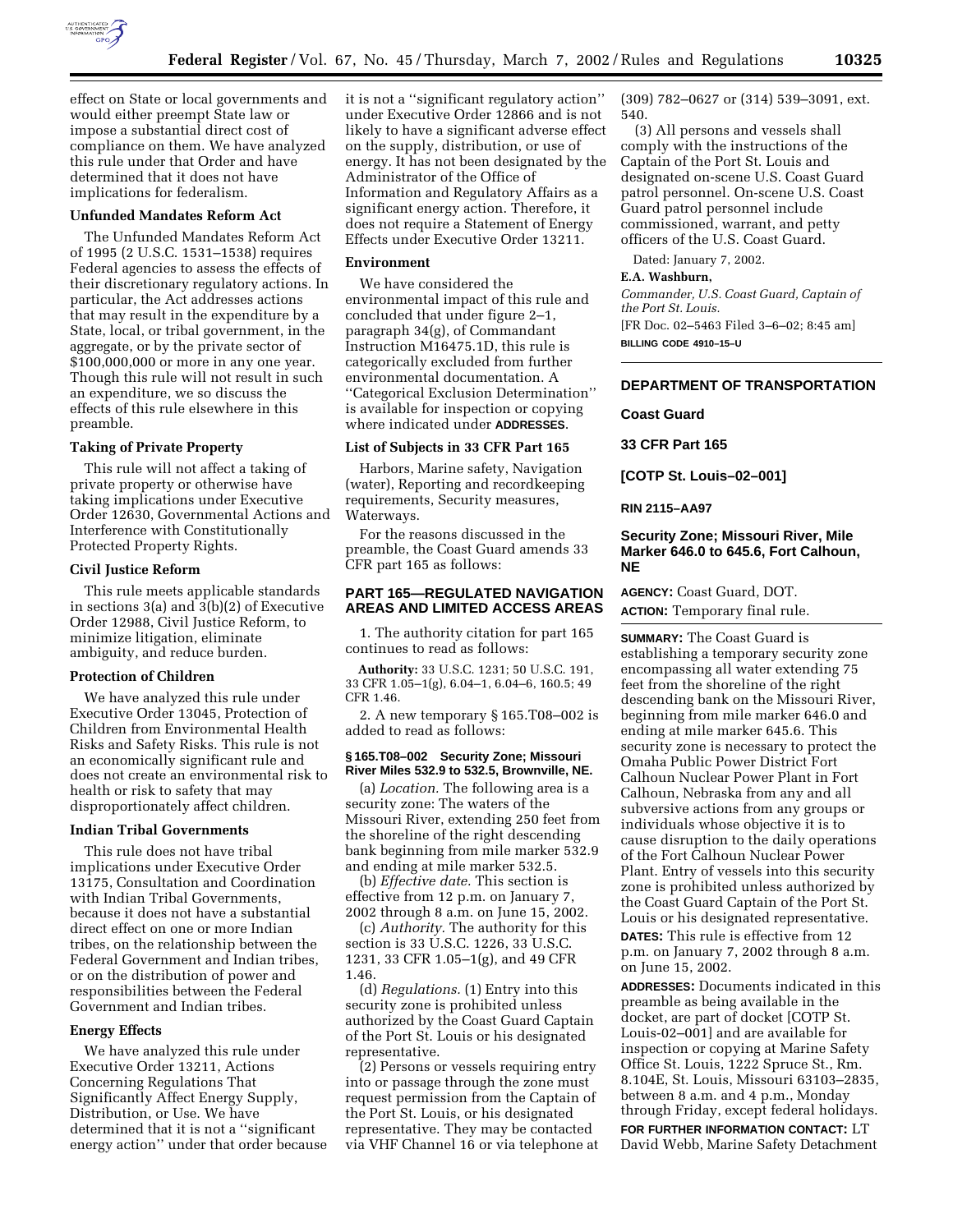Quad Cities, Rock Island, IL at (309)782–0627.

# **SUPPLEMENTARY INFORMATION:**

# **Regulatory Information**

We did not publish a notice of proposed rulemaking (NPRM) for this regulation. Under 5 U.S.C. 553(b)(B), the Coast Guard finds that good cause exists for not publishing an NPRM, and, under 5 U.S.C. 553(d)(3), good cause exists for making this rule effective less than 30 days after publication in the **Federal Register**. The catastrophic nature of, and resulting devastation from, the September 11, 2001 attacks on the World Trade Center towers in New York City and the Pentagon in Washington DC, makes this rulemaking necessary for the protection of national security interests. National security and intelligence officials warn that future terrorist attacks against United States interests are likely. Any delay in making this regulation effective would be contrary to the public interest because immediate action is necessary to protect against the possible loss of life, injury, or damage to property.

## **Background and Purpose**

On September 11, 2001, both towers of the World Trade Center and the Pentagon were attacked by terrorists. In response to these terrorist acts, heightened awareness and security of our ports and harbors is necessary. To enhance that security the Captain of the Port, St. Louis is establishing a temporary security zone.

This security zone includes all water extending 75 feet from the shoreline of the right descending bank on the Missouri River beginning from mile marker 646.0 and ending at mile marker 645.6. This security zone is necessary to protect the public, facilities, and surrounding area from possible acts of sabotage or other subversive acts at the Fort Calhoun Nuclear Power Plant. All vessels and persons are prohibited from entering the zone without the permission of the Captain of the Port St. Louis or his designated representative.

# **Regulatory Evaluation**

This rule is not a ''significant regulatory action'' under section 3(f) of Executive Order 12866 and does not require an assessment of potential costs and benefits under section 6(a)(3) of that Order. The Office of Management and Budget has not reviewed it under that Order. It is not ''significant'' under the regulatory policies and procedures of the Department of Transportation (DOT)(44 FR 11040, February 26, 1979).

The Coast Guard expects the economic impact of this proposal to be

so minimal that a full Regulatory Evaluation under paragraph 10(e) of the regulatory policies and procedures of DOT is unnecessary.

# **Small Entities**

Under the Regulatory Flexibility Act (5 U.S.C. 601–612), we considered whether this rule would have a significant economic impact on a substantial number of small entities. The term ''small entities'' comprises small businesses, not-for-profit organizations that are independently owned and operated and are not dominant in their fields, and governmental jurisdictions with populations of less than 50,000.

The Coast Guard certifies under 5 U.S.C. 605(b) that this rule will not have a significant economic impact on a substantial number of small entities.

This security zone will not have an impact on a substantial number of small entities because this rule will not obstruct the regular flow of vessel traffic and will allow vessel traffic to pass safely around the security zone. If you are a small business entity and are significantly affected by this regulation please contact LT Dave Webb, U.S. Coast Guard Marine Safety Detachment Quad Cities, Rock Island Arsenal Bldg 218, Rock Island, IL 61299–0627 at (309) 782–0627.

## **Assistance for Small Entities**

Under section 213(a) of the Small Business Regulatory Enforcement Fairness Act of 1996 (Pub. L. 104–121), we offered to assist small entities in understanding the rule so that they could better evaluate its effects on them and participate in the rulemaking process. Small businesses may send comments on the actions of Federal employees who enforce, or otherwise determine compliance with, Federal regulations to the Small Business and Agriculture Regulatory Enforcement Ombudsman and the Regional Small Business Regulatory Fairness Boards. The Ombudsman evaluates these actions annually and rates each agency's responsiveness to small business. If you wish to comment on actions by employees of the Coast Guard, call 1– 888-REG-FAIR (1–888–734–3247).

## **Collection of Information**

This rule calls for no new collection of information under the Paperwork Reduction Act of 1995 (44 U.S.C. 3501– 3520).

# **Federalism**

A rule has implications for federalism under Executive Order 13132, Federalism, if it has a substantial direct

effect on State or local governments and would either preempt State law or impose a substantial direct cost of compliance on them. We have analyzed this rule under that Order and have determined that it does not have implications for federalism.

#### **Unfunded Mandates Reform Act**

The Unfunded Mandates Reform Act of 1995 (2 U.S.C. 1531–1538) requires Federal agencies to assess the effects of their discretionary regulatory actions. In particular, the Act addresses actions that may result in the expenditure by a State, local, or tribal government, in the aggregate, or by the private sector of \$100,000,000 or more in any one year. Though this rule will not result in such an expenditure, we so discuss the effects of this rule elsewhere in this preamble.

#### **Taking of Private Property**

This rule will not affect a taking of private property or otherwise have taking implications under Executive Order 12630, Governmental Actions and Interference with Constitutionally Protected Property Rights.

#### **Civil Justice Reform**

This rule meets applicable standards in sections 3(a) and 3(b)(2) of Executive Order 12988, Civil Justice Reform, to minimize litigation, eliminate ambiguity, and reduce burden.

#### **Protection of Children**

We have analyzed this rule under Executive Order 13045, Protection of Children from Environmental Health Risks and Safety Risks. This rule is not an economically significant rule and does not create an environmental risk to health or risk to safety that may disproportionately affect children.

## **Indian Tribal Governments**

This rule does not have tribal implications under Executive Order 13175, Consultation and Coordination with Indian Tribal Governments, because it does not have a substantial direct effect on one or more Indian tribes, on the relationship between the Federal Government and Indian tribes, or on the distribution of power and responsibilities between the Federal Government and Indian tribes.

## **Energy Effects**

We have analyzed this rule under Executive Order 13211, Actions Concerning Regulations That Significantly Affect Energy Supply, Distribution, or Use. We have determined that it is not a ''significant energy action'' under that order because